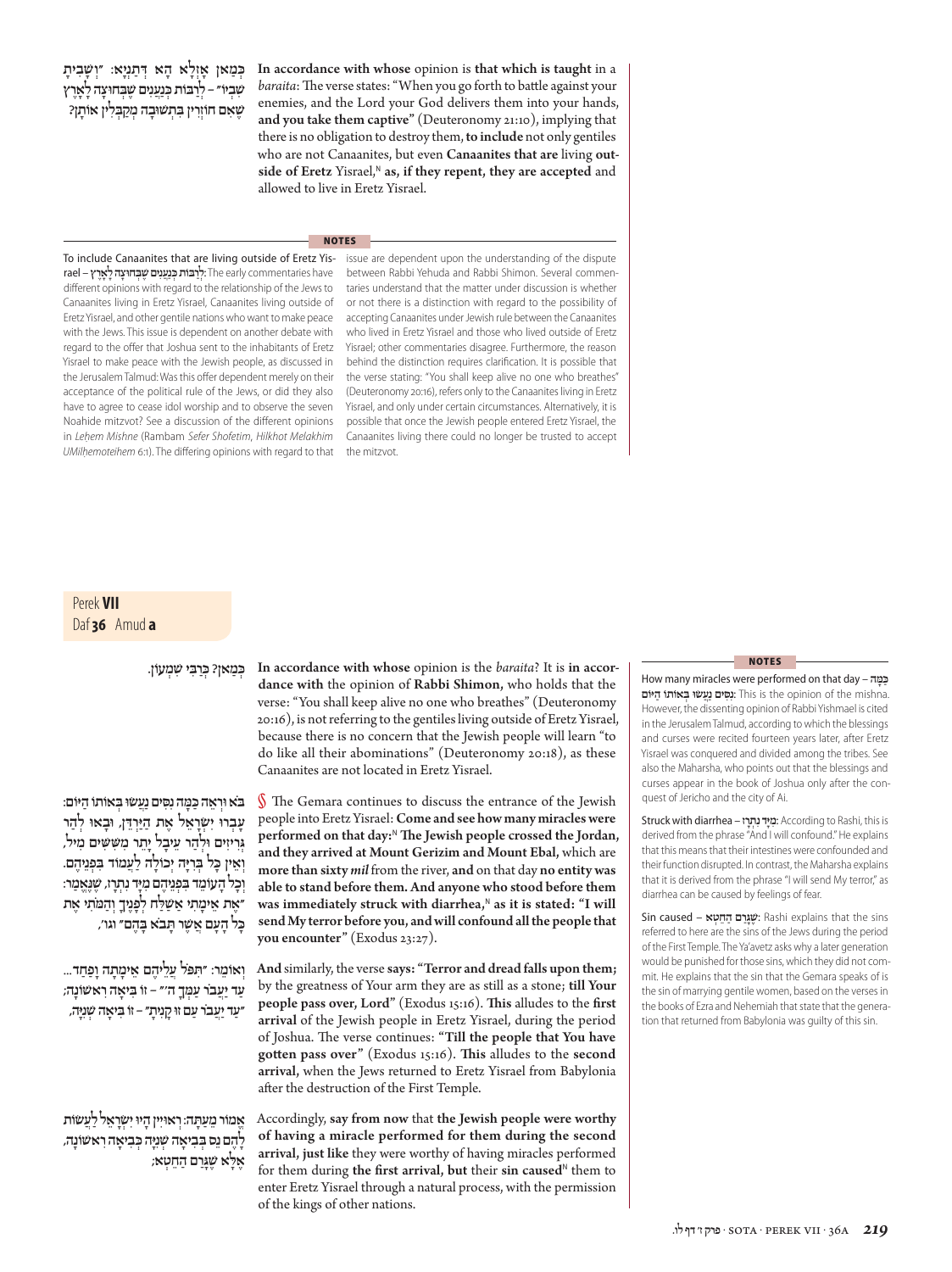### **LANGUAGE**

 They took [*kippelu*] – **לוּ יפְּ קִ** : The root *kuf*, *peh*, *lamed* has a similar meaning to the root *khaf*, *peh*, *lamed*; its basic meaning is to fold. More broadly, the word has several meanings, among them to take or remove an object, as is the case here.

 Hornet [*tzira*] – **עהָרְצִ** : There are commentaries who maintain that this refers to a type of disease similar to leprosy (Ibn Ezra). However, most translators and commentaries explain that it is a type of flying insect. According to this interpretation, *tzira* refers to the large hornet of the species *Vespa orientalis* commonly known as the Oriental wasp. The sting of this hornet is very painful, especially if it attacks a sensitive part of the body. An attack of swarming hornets can even prove to be fatal.



Oriental wasp

## **HALAKHA**

 The stones of the ephod – **אפוֹדֵהָ ניֵבְ אַ**: According to the Rambam the names on the stones of the ephod were written in the following manner: There were twenty-five letters on each stone; the stone that has Reuben's name on it was worn on the right shoulder, and the stone that has Simeon written on it was worn on the left shoulder (Rambam *Sefer Avoda*, *Hilkhot Kelei HaMikdash* 9:9).

## **BACKGROUND**

**ַ**:**א ְבֵני ָהֵאפוֹד** – ephod the of stones The



Replicas of the stones of the ephod according to the Rambam

**ּכ ְך ֵה ִב ּ יאו ֶאת ָהֲאָבִנים ּוָב ּנו ֶאת ְוַאַחר ָ ַה ִּמְזֵּבח ְוָס ּדו ּהו ְּב ִסיד, ְוָכ ְת ּבו ֲעֵל ֶיהם ֶאת ּכל ִ ּד ְבֵרי ַה ּתָוֹרה ְּבׁ ִשְב ִעים ָל ׁשוֹן, ֶׁשֶּנֱאַמר: ָ ַּ״בֵאר ֵה ֵיטב״;**

**ְוֶהֱע ּלו עוֹלוֹת ּו ׁ ְשָל ִמים ְוָא ְכ ּלו ְו ָׁש ּתו ְו ָׂשְמ ּחו, ּוֵבְר ּכו ְו ִקְּל ּלו, ְו ִק ְּיפ ּלו ֶאת ָהֲאָבִנים ּוָב ּאו ְוָל ּנו ַּבִּגְלָּגל, ֶׁשֶּנֱאַמר: ְ״וַהֲעַבְרֶּתם ָאוֹתם ִע ָּמֶכם ְו ִהַּנ ְח ֶּתם ָאוֹתם ַּב ָּמלוֹן״.**

**ָיכוֹל ְּבָכל ָמלוֹן ּוָמלוֹן? ַּתְל ּמוד ַלוֹמר: ֲ״אֶׁשר ָּתִל ּ ינו בוֹ ַהָּלְיָלה״, ּו ְכ ִתיב: ְ״וֵאת ׁ ְש ֵּתים ֶע ְׂשֵרה ָהֲאָבִנים ָהֵאֶּלה ֲאֶׁשרָל ְק ּחו״ וגו'.**

**ָּתָנא: ִצְרָעה לֹא ָע ְבָרה ִע ָּמֶהם. ְוָלא? ְוָהא ּכ ִתיב: ְ״ו ָׁשַל ְח ִּתי ֶאת ַה ּצִ ְרָעה ְלָפֶנ ָיך״! ְ**

**ָאַמרַרִּבי ׁ ִשְמעוֹן ֶּבן ָל ִק ׁיש: ַעל ְׂשַפת ַיְרֵּדן ָע ְמָדה ְוָזְרָקה ָּבֶהן ָמָרה, ְו ִס ְּימָתה ֵע ֵינ ֶיהן ּלַמ ָּטה, ֶׁשֶּנֱאַמר: ְ״וָאנֹ ִכי ִמְלַמ ְעָלהְוֵסַירְס ָּתן ִמְ ּכגַֹב ּה ִהׁ ְשַמְד ִּתי ֶאת ָהֱאמִֹרי ִמְּפֵנ ֶיהם ֲאֶׁשר ְ ּכַא ּל ִוֹניםָוַאׁ ְשִמיד ֲאָרִזים ָּג ְבהוֹ ְוָחסֹן ּהוא ָ ִּפְריוֹ ִמ ַּמַעל ְו ָׁשָרָׁשיו ִמ ָּתַחת״ וגו'.**

**ַרב ַּפ ָּפא ֲאַמר: ׁ ְש ֵּתי ְצָרעוֹת ֲהַואי, ֲחָדא ְ ּדמֹ ֶׁשה ַוֲחָדא ִ ּד ֻׁ יהוֹשע, ְ ּדמֹ ֶׁשה ָלא ָעַבר, ִ ּד ֻׁ יהוֹשע ָעַבר.**

**ׁ ִ״שָּׁשה ׁ ְשָב ִטים ָע ּלו ְלרֹ ׁאש ַהר ְּגִר ִיזים״ ּכֶדֶרְך ּכֲהָנא: ְ כו'. ַמאי ְ״וַהֶח ְציוֹ״? ָאַמרַרב ָ ּכ ְך ֲח ּלו ִקין ְּבַא ְבֵני ֵאפוֹד. ּכאן, ָ ֶׁשֲח ּלו ִקין ָ**

**ֵמ ִית ֵיבי: ׁ ְשֵּתי ֲאָבִנים טוֹבוֹת ָה ּיו לוֹ ְלכֵֹהן ּכאן, ּכאן ְוַאַחת ִמָ ּכֵת ָיפיו, ַאַחת ִמָ ָּגדוֹל ַעל ְ ּכ ּתוב ֲעֵל ֶיהם, ּו ׁ ְשמוֹת ׁ ְשֵנים ָע ָׂשר ׁ ְשָב ִטים ָ ׁ ִשָּׁשה ַעל ֶאֶבן זוֹ ְו ׁ ִשָּׁשה ַעל ֶאֶבן זוֹ, ֶׁשֶּנֱאַמר: ׁ ִ״שָּׁשה ִמְּׁש ָמוֹתם ַעל ָהֶאֶבן ָהֶאָחת״ וגו'.**

**ּכ ְתוֹל ָדוֹתם, ּכ ְתוֹל ָדוֹתם ְולֹאִר ׁאש ָוֹנה ְ ׁ ְשִנָיּה ְ ִמְּפֵני ֶׁשְיּ ּהוָדה ּמו ְקָּדם. ַוֲח ִמִּׁשים ִאוֹתיּוֹת ָה ּיו, ֶע ְׂשִרים ְוָחֵמׁש ַעל ֶאֶבן זוֹ ְוֶע ְׂשִרים ְוָחֵמׁש ַעל ֶאֶבן זוֹ.**

The Gemara continues its description of the entrance into Eretz Yisrael during the period of Joshua: And afterward they **brought the stones and built the altar** on Mount Ebal, **and plastered it** over **with plaster, and wrote on** the stones **all of the words of the Torah in seventy languages, as it is stated:**  "And you shall write on the stones all of the words of this law clearly elucidated" (Deuteronomy 27:8).

And they sacrificed burnt-offerings and peace-offerings, and they ate and drank and celebrated, and they uttered the blessings, and they uttered the curses, and they took  $\lceil kippelu \rceil$ <sup>L</sup> the stones with them, and they arrived and slept **in Gilgal, as it is stated: "And carry them over with you, and lay them down in the lodging place,** where you shall lodge this night" (Joshua  $4:3$ ).

One **might** have thought that they were required to place these stones **at each and every lodging place** where they stayed. Therefore, the verse states: "Where you shall lodge this night," meaning only on that night. And it is written: "And those **twelve stones, which they took** out of the Jordan, Joshua set up in Gilgal" (Joshua 4:20).

It is **taught** in a *baraita* (*Tosefta* 11:10): The **hornet** [*tzira*]<sup>L</sup> did not cross the Jordan with them. The Gemara asks: And did it not? But isn't it written: "And I will send the hornet before **you,** which shall drive out the Hivites, and the Canaanites"  $(Exodus 23:28)?$ 

**Rabbi Shimon ben Lakish says:** The hornet **stood** on the **banks of the Jordan and threw its venom at** the inhabitants of the land **and it blinded their eyes from above and castrated them from below, as it is stated: "Yet I destroyed the Amorites before them, whose height was like the height of the cedars, and they were strong as the oaks; yet I destroyed their fruit**  from above, and their roots from beneath" (Amos 2:9).

**Rav Pappa said: Th ere were two hornets. One** was the hornet **of Moses,** which helped conquer the eastern side of the Jordan, and one was the hornet of Joshua. The hornet of Moses did not **cross** the Jordan, but the hornet **of Joshua did cross.**

§ It is stated in the mishna: **Six tribes ascended to the top of Mount Gerizim,** as it is stated: "Half of them in front of Mount Gerizim and the half of them in front of Mount Ebal" ( Joshua Ƭ:ƧƧ). Th e Gemara asks: **What** is the meaning of the term **"and the half of them"?** It seems to be referring to a division that already existed. **Rav Kahana says: Th e same way that** the tribes **were divided up here** on the mountains, **so** too **were they divided on the stones of the ephod,** a garment of the High Priest.

The Gemara raises an objection to this answer: The High Priest **had two precious stones** on the part of the ephod that rested **on his shoulders, one on this side and one on that side, and**  the names of the twelve tribes were written on them, six on **this stone and six on that stone, as it is stated: "Six of their names on the one stone,** and the names of the six that remain on the other stone, according to their birth" (Exodus 28:10).

It is derived from the verse that only the names on the **second**  stone were written according to the order of their birth: Gad, Asher, Issachar, Zebulun, Joseph, Benjamin. **But** the names on the first stone were not written according to the order of their birth, as Judah was written first, and afterward came Reuben, Simeon, Levi, Dan, and Naphtali. **And there were fift y lett ers**  on the two stones of the ephod,<sup>HB</sup> twenty-five letters on this **stone and twenty-fi ve on that stone.**

**Rabbi Ĥanina ben Gamliel says: ַרִּביֲחִנָינא ֶּבן ַּג ְמִל ֵיאל ֵאוֹמר:**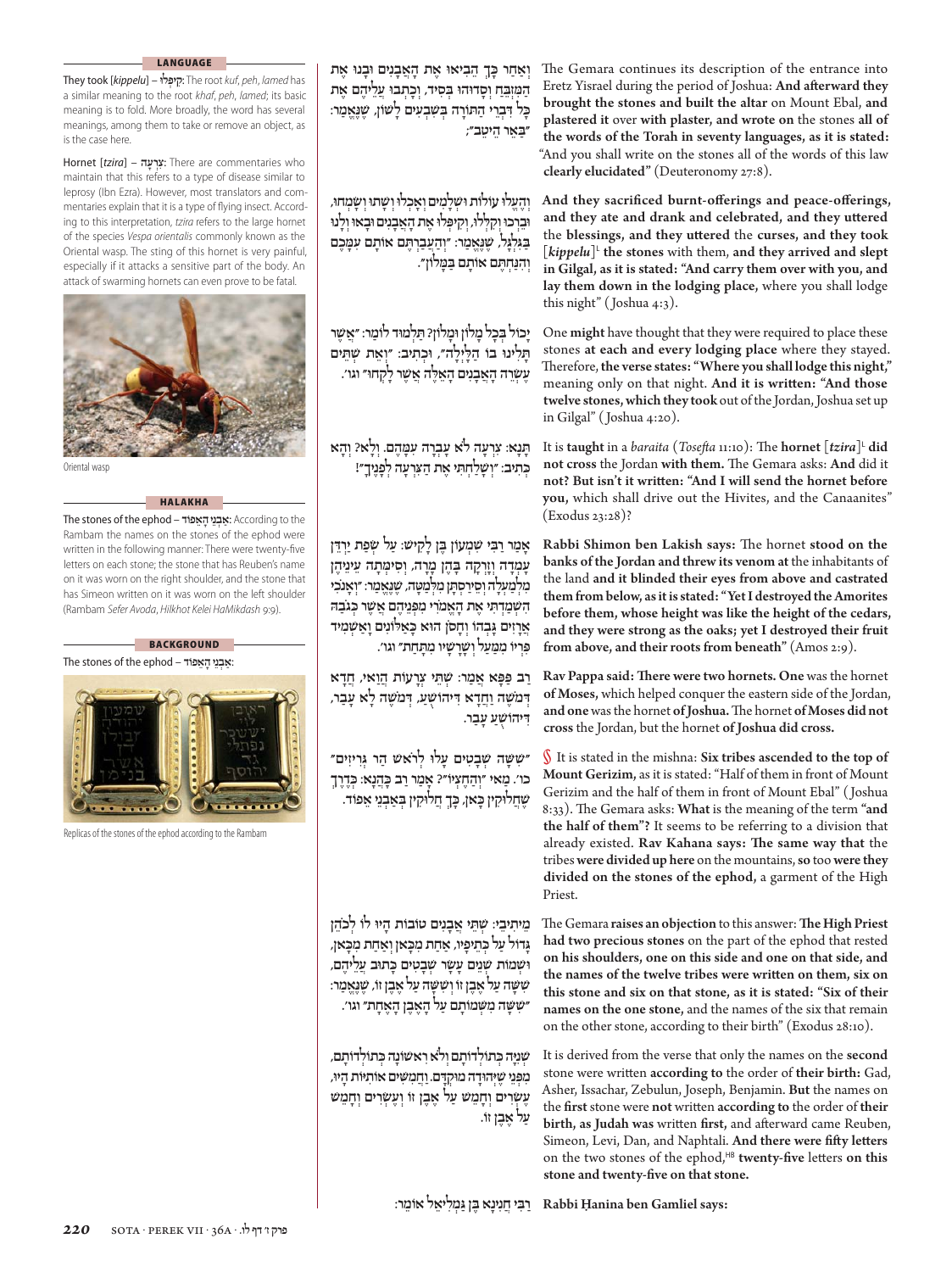# Perek **VII** Daf **36** Amud **b**

**ּכֶדֶרְך ֶׁשֲח ּלו ִקין ְּב ּחו ַּמׁש ַה ְּפ ּקוִדים לֹא ְ ּכֶדֶרְך ֶׁשֲח ּלו ִקין ּלא ְ ֲח ּלו ִקין ְּבַא ְבֵני ֵאפוֹד, ֶאָ ְּב ּחו ָּמׁש ֵׁשִני.**

**ּכ ִס ְידָרן, ְּבֵניָרֵחל ֶאָחד ּכ ַיצד? ְּבֵני ֵלָאה ְ ֵ ּכאן, ּוְבֵני ׁ ְשָפחוֹת ָּבֶא ְמַצע, ּכאן ְוֶאָחד ִמָ ִמָ**

**ּ״כ ְתוֹלדָֹתם״? ּלא ַמאי ֲאִני ְמַקֵיּים ְ ְוֶאָ ּכֵּׁשמוֹת ּכׁ ְש ָמוֹתן ֶׁשָּקָרא ָלֶהן ֲא ִב ֶיהן ְולֹא ַ ִ ֶׁשָּקָרא ָלֶהן מֹ ֶׁשה, ְר ּאוֵבן – ְולֹא ְר ּאוֵבִני, ׁ ִשְמעוֹן – ְולֹא ׁ ִשְמ ִעוֹני, ָּדן – ְולֹא ַהָּדִני, ָּגד – ּכֲהָנא! ְּת ּיוְב ָּתא. ְולֹא ַהָּגִדי; ְּת ּיוְב ָּתא ְ ּדַרב ָ**

**ְוֶאָּלא ַמאי ְ״וַהֶח ְציוֹ״? ָּתָנא: ֶח ְציוֹ ֶׁשל ּמול ַהר ְּגִר ִיזים ְמ ּרוֶּבה ֵמֶח ְציוֹ ֶׁשל ַהר ֵע ָיבל, ִמְּפֵני ֶׁשֵּלִוי ְלַמ ָּטה.**

**ּלִוי ְלַמ ָּטה ָּב ְצִרי ְל ּהו! ַאְ ּדַרָּבה, ִמְּפֵני ֶׁשֵ ָה ִכי ָקָאַמר: ַאף ַעל ִּפי ֶׁשֵּלִוי ְלַמ ָּטה ְּבֵני ֵ יוֹסף ִע ָּמֶהם, ֶׁשֶּנֱאַמר: ַ״וְיַד ְּב ּרו ְּבֵני ֵ יוֹסף ֶאת ְי ֻׁ הוֹשע ֵלאמֹר ַמ ּדּוע ָנַת ָּתה ִּלי ַנֲחָלה ּגָוֹרל ֶאָחד ְוֶחֶבל ֶאָחדַוֲאִני ַעםַרב...ַויֹּ ֶאמר ֲאֵל ֶיהם ְי ֻׁ הוֹשע ִאם ַעםַרב ַא ָּתה ֲעֵלה ְלָך ַהַיּ ְעָרה״.**

**ָאַמר ָלֶהן: ְל ּכו ְוַה ְח ִּב ּאו ַע ְצ ְמֶכם ַּבְיָּעִרים, ֶׁשּלֹא ִּתׁ ְשלוֹט ָּבֶכם ַעִין ָהַרע. ָא ְמ ּרו ֵל ּיה: ַזְרֵע ּיה ְ ּד ֵ יוֹסף ָלא ָׁשְלָטא ֵּב ּיה ֵע ָינא ִּב ָׁ ישא, ִ ּד ְכ ִתיב: ֵּ״בן ּפָֹרת ֵ יוֹסף ֵּבן ּפָֹרת ֲעֵלי ָעִין״, ְוָאַמרַרִּבי ַאָּב ּהו: ַאל ְּת ִהי ֵקוֹרא ֲ״עֵלי ָעִין״ ּלא ֵ ״עוֹלי ָעִין״. ֶאָ**

**ַרִּבי ֵ יוֹסי ְּבַרִּביֲחִנָינא ֲאַמר, ֵמָהָכא: ְ״וִיְדּגּו ָלרֹב ְּבֶקֶרב ָהָאֶרץ״, ַמהָּדִגים ֶׁשַּבָיּם – ַמִים ְמַכ ִּסיןֲעֵל ֶיהן ְוֵאין ָהַעִין ׁש ֶוֹלֶטת ָּבֶהן, ַאף ַזְרעוֹ ֶׁשל ֵ יוֹסף ֵאין ָהַעִין ׁש ֶוֹלֶטת ָּבֶהן.** The names of the tribes were not divided on the stones of the ephod **the** same **way that they were divided in** the list found at the beginning of the book of Numbers (Numbers 1:1-15). Rather they were divided **the way that they were divided in the second book,** i.e., Exodus  $(Exodus 1:2-4).$ 

How were they written? On one stone, the names of the sons of Leah were written in the order of their birth: Reuben, Simeon, Levi, Judah, Issachar, and Zebulun. On the other stone **the sons of Rachel** were written. One, Benjamin, was written on this side, i.e., at the bottom of the list, and one, Joseph, was written on that side, i.e., at the top of the list. **And the children of the handmaids,** i.e., Bilhah and Zilpah, who were Dan, Naphtali, Gad, and Asher, were written on the second stone **in the middle.**

But rather, if their names were not written in the order of their births, then **how do I establish** the meaning of the phrase: **"According to**  their birth" (Exodus 28:10)? It means that their names were written **according to** the **names that their father,** Jacob, **called them, and not according to the names that Moses called them.** On the stones it said **Reuben, and not Reubenites; Simeon, and not Simeonites; Dan,**  and not Danites; Gad, and not Gadites. This *baraita* contradicts Rav Kahana's opinion, as according to all of the opinions in the *baraita*, the division of the names on the ephod is not identical to the division of the tribes on Mount Gerizim and Mount Ebal. The Gemara confirms: **Th e refutation** of the opinion **of Rav Kahana is** in fact **a conclusive refutation.**

The Gemara asks: Rather, what is meant by the phrase: "And the half of them facing Mount Ebal" (Joshua 8:33)? It is taught in a *baraita*: The use of the definitive article in the verse indicates that the smaller half of the Jewish people was on Mount Ebal. **Th e half that was facing Mount Gerizim was larger than the half on Mount Ebal, because** the tribe of **Levi** was included in the group that was facing Mount Gerizim, and they remained on the bottom between the two mountains.

The Gemara is puzzled by this statement: On the contrary, because the tribe of **Levi** remained **on the bott om they were fewer** in number. The Gemara answers: This is what the *baraita* is saying: Although the tribe of Levi was on the bottom, the descendants of Joseph were **among them,** and the tribe of Joseph was numerous, **as it is stated: "And the children of Joseph spoke to Joshua, saying: Why did you give me a single lot and one part for an inheritance, seeing I am a great people,** forasmuch as the Lord has blessed me thus, **and Joshua said to them: If you are a great people, you should go up to the forest"** (*Joshua* 17:14–15).

The Gemara explains that Joshua said to them: Go and hide your**selves in the forests, so that the evil eye will not have dominion over**  you, as you are such a large number of people. The tribe of Joseph said **to him: Th e evil eye does not have dominion over the off spring of Joseph, as it is writt en: "Joseph is a fruitful vine, a fruitful vine by a**  fountain" (Genesis 49:22), and Rabbi Abbahu says: Do not read the verse as saying: "By a fountain [*alei ayin*]";<sup>N</sup> rather, read it as: Those **who rise above** the evil **eye [***olei ayin***],** teaching that Joseph and his descendants are not susceptible to the evil eye.

The Gemara cites an alternative source for the assertion that the evil eye holds no sway over Joseph and his descendants: **Rabbi Yosei, son of Rabbi Ĥanina, said** that it is derived **from here:** Jacob blessed Joseph's children and said: **"And let them grow [***veyidgu***] into a multitude in the midst of the earth"** (Genesis 48:16). Just as with regard to **fi sh [***dagim***] in the sea, waters cover them and the** evil **eye** therefore **has no dominion over them, so too,** with regard to **Joseph's descendants, the** evil **eye has no dominion over them.**

 By a fountain [*alei ayin*] – **יןִעָ ליֵעֲ**: Rabbeinu Ĥananel interprets this to mean: Leave [*ali*] us and go away, evil eye [*ayin*].

**NOTES**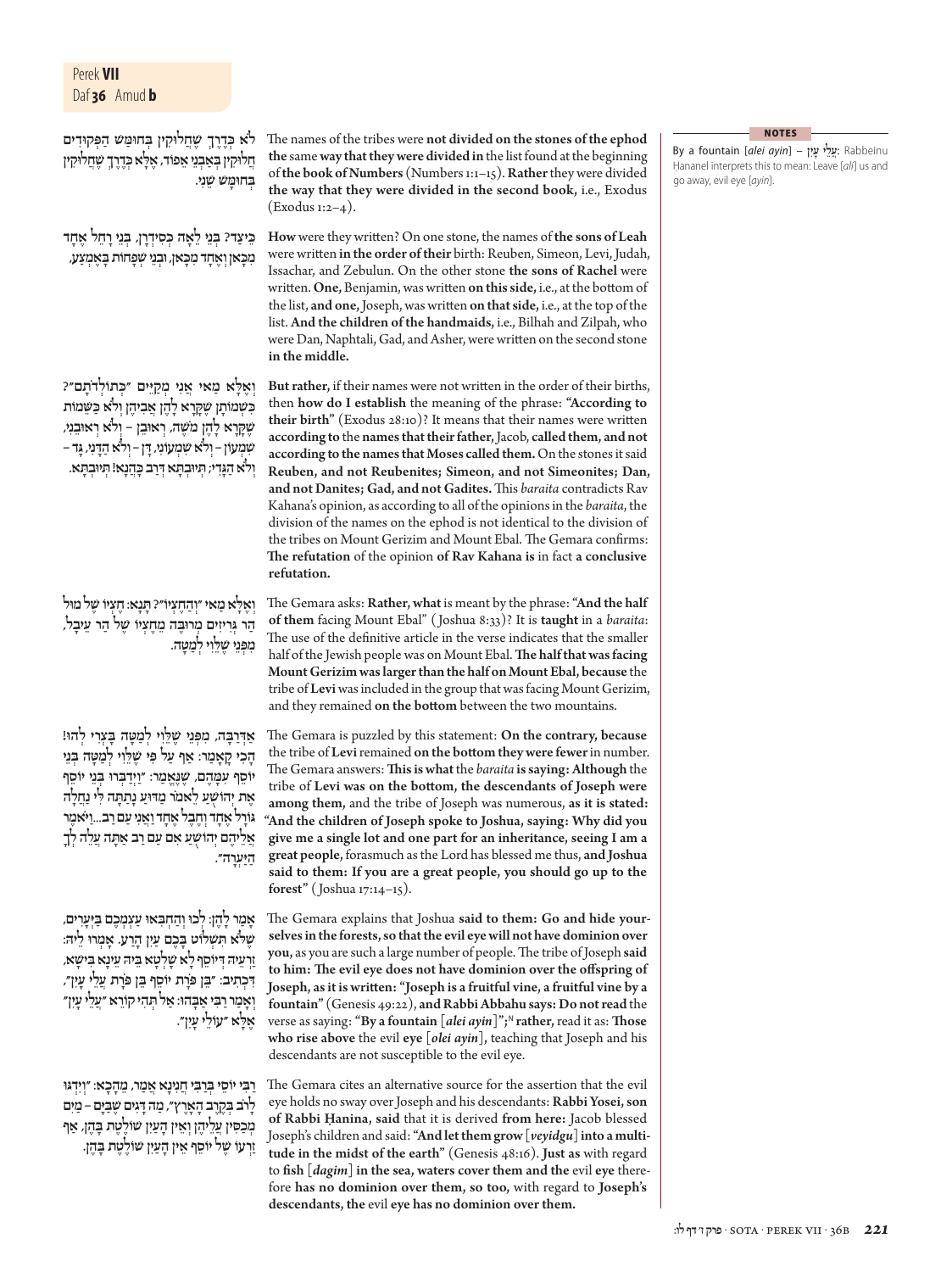# **BACKGROUND**

 The **ָ**:**הָכא ִּבְנָי ִמין ָׁשֵלם** – full in written is Benjamin Here written form of the Torah as it appears in scrolls to this day lacks vowels. All Hebrew letters are consonants, but several letters occasionally serve as matres lectionis, Latin for mothers of reading, thereby contributing to the pronunciation of the words in which they appear. These letters are *alef*, *heh*, *vav*, and *yod*, which in the middle or end of a word might alter the sound and sometimes the meaning of the word. For example, the Hebrew name Benjamin can be written with two instances of the letter *yod*, or with only one. The former style is called *malei*, plene or full, and the latter is called *ĥaser*, defective.

### **LANGUAGE**

 Public [*parhesya*] – **יאָסְ הֶרְפַּ** : From the Greek παρρησία, *parrēsia*, meaning freedom of speech and free reign. The Sages use this word to refer to something that is done in public and is visible to all.

 His image [*deyokeno*] – **יוֹקנוֹ ְ דּ ְ**: This word is derived from Greek. Some explain that it comes from the word δείκανον, *deikanon*, which refers to an engraved or embroidered image. However, the *ge'onim* explain that it is a combination of two Aramaic words, *dio-ikonin*, from the Greek εἰκών, *eikon*, meaning image. The word therefore means a duplicate or copy of an image.

 His work – **תוֹּ אכְ לַמְ** : The Maharsha explains that the fact that the verse states: "His work," rather than stating work, or his master's work, implies that he went to the house for his own purposes.

**NOTES**

 Rav : **ִמֵּבין ִצ ּיפ ְוֹרֵניָיָדיו** – fingernails his between From Hai Gaon explains that the term fingernails is not to be understood literally. Rather, it means that his semen emerged without him engaging in sexual intercourse with her (see *Ben Yehoyada*). Others have an alternative version of the text, according to which the Gemara states: His desire left him from between his fingernails. The meaning according to this version is apparently in accordance with the explanation of Rav Hai Gaon.

**ָהֵני ֲח ִמִּׁשים ִאוֹתיּוֹת – ֲח ִמִּׁשים ְנִכי ֲחָדא ָהְוָיין! ָאַמרַרִּבי ִי ְצָחק: ֵ יוֹסף ִהוֹס ּ יפו לוֹ אוֹת ַאַחת, ֶׁשֶּנֱאַמר: ֵ״ע ּדות ִּב ֵ יהוֹסף ָׂשמוֹ ְּבֵצאתוֹ ַעל ֶאֶרץ ִמ ְצָרִים״.**

**ּ״כ ְתוֹלדָֹתם״ ַמ ְתִקיף ָל ּהַרב ַנ ְחָמן ַּבר ִי ְצָחק: ְ ּכ ִתיב, ּכל ַה ּתָוֹרה ּכּוָּל ּה ִּ״בְנָי ִמן״ ְ ָּבֵע ַינן! ֶאָּלא, ָ ּכִד ְכ ִתיב: ְ״וָא ִביוָקָרא ְוָהָכא ִּ״בְנָי ִמין״ ָׁשֵלם, ְ לוֹ ִבְנָי ִמין״.**

**ָאַמרַרב ָחָנא ַּבר ִּב ְיזָנא ָאַמרַרִּבי ׁ ִש ְמעוֹן ֲח ִס ָידא: ֵ יוֹסף ֶׁשִּק ֵּיד ׁש ֵׁשם ָׁשַמִים ְּבֵסֶתר – ִהוֹס ּ יפו ָעָליו אוֹת ַאַחת ִמְּׁשמוֹ ֶׁשל ַהָּק ׁדוֹש ָּב ּרו ְך ּהוא. ְי ּהוָדה ֶׁשִּק ֵּיד ׁש ֵׁשם ָׁשַמִים ְּבַפְרֶה ְסָיא – ִנְקָרא ּכּו ּלוֹ ַעל ׁ ְשמוֹ ֶׁשל ַהָּק ׁדוֹש ָּב ּרו ְך ּהוא.**

**ּכַהיּוֹם ַהֶזּה ֵ יוֹסף ַמאי ִהיא? ִ ּד ְכ ִתיב: ַ״וְי ִהי ְ ַוָיּבֹא ַהַּבְיָתה ַלֲע ׂשוֹת ְמַל ְאכ ּתוֹ״ – ָאַמר ַרִּבי ָ יוֹחָנן: ְמַל ֵּמד, ֶׁשְּׁשֵנ ֶיהם ִלְדַבר ֲעֵבָירה ּכְּו ּ ונו. ַ״וָיּבֹא ַהַּבְיָתה ַלֲע ׂשוֹת ְמַל ְאכ ּתוֹ״ – ִנְתַ ַרב ּו ׁ ְש ּמוֵאל, ַחד ָאַמר: ַלֲע ׂשוֹת ְמַל ְאכ ּתוֹ ַמ ָּמׁש, ְוַחד ָאַמר: ַלֲע ׂשוֹת ְצָרָכיו ִנְכַנס.**

**ְ״וֵאין ִא ׁיש ֵמַאְנֵׁשי ַהַּבִית״ וגו' – ֶא ְפָׁשר ַּבִית ּכֵביתוֹ ֶׁשל אוֹתוָֹרָׁשע לֹא ָהָיה ּבוֹ ִא ׁיש? ָּגדוֹל ְ ָּתָנא ְ ּדֵביַרִּבי ִיׁ ְשָמֵעאל: אוֹתוֹ ַהיּוֹם יוֹם ַחָּגם ָהָיה, ְוָה ְל ּכו ּכּוָּלן ְלֵבית ֲע ָבוֹדהָזָרה ֶׁשָּלֶהם, ְו ִהיא ָא ְמָרה ָלֶהן ָחוֹלה ִהיא. ָא ְמָרה: ֵאין ִלי ּכיּוֹם ַהֶזּה. ּנ ְיזָקק ִלי ֵ יוֹסף ַ יוֹם ֶׁשִ**

**ַ״ו ִּת ְתְּפ ֵׂש ּהו ְּב ִבְגדוֹ ֵלאמֹר״ וגו' – ְּב ָאוֹת ּה ָׁשָעה ָּב ָאתה ְ ּד ְ יוֹקנוֹ ֶׁשל ָא ִביו ְוִנְרֲאָתה לוֹ ּכ ְת ּבו ַּבַח ּלוֹן, ָאַמר לוֹ: ֵ יוֹסף, ֲע ִת ִידין ַאֶח ָיך ֶׁשִיָּ ַעל ַא ְבֵני ֵאפוֹד ְוַא ָּתה ֵּב ֵינ ֶיהם. ְר ְצוֹנָך ֶׁשִיּ ָּמֶחה ׁ ִשְמָך ִמֵּב ֵינ ֶיהם ְו ִתָּקֵרא ֵרוֹעה זוֹנוֹת? ִ ּד ְכ ִתיב: ְ״ורֶֹעה זוֹנוֹת ְיַאֶּבד הוֹן״!**

**ִמָיּד: ַ״ו ֵּתֶׁשב ְּבֵא ָיתן ַקׁ ְשּתוֹ״ – ָאַמרַרִּבי ָ יוֹחָנן ִמּׁשּום ַרִּבי ֵמ ִאיר: ֶׁשָּׁשָבה ַק ׁ ְש ּתוֹ ְלֵא ָיתנוֹ. ַ״וָיּפֹ ּזּו ְז ֵרוֹעיָיָדיו״ – ָנַעץָיָדיו ַּבַּקְרָקע ְוָי ְצָאה ׁ ִשְכַבתַזְרעוֹ ִמֵּבין ִצ ּיפ ְוֹרֵניָיָדיו.**

The Gemara asks with regard to the *baraita* that contradicts Rav Kahana's opinion: **Are these** names of the tribes, which were written on the ephod, composed of a total of fifty letters? Th ere **are** only **forty-nine. Rabbi Yitzĥak says: Th ey added one letter to** the name of **Joseph** [*Yosef*] when it was written on the ephod, **as it is stated: "He appointed it in Joseph [***Yehosef* **] for a testimony when He went forth against the land of Egypt"**   $(Psalms 81:6)$ .

**Rav Naĥman bar Yitzĥak objects to this: We require** the names to be written "according to their birth," and Joseph was not called *Yehosef* from birth. **Rather,** the explanation is as follows: Throughout the entire Torah, the name of Benjamin is written without a second letter yod between the letters mem and nun, and here, where he is born, Benjamin is written in full,<sup>B</sup> spelled with a second *yod*. As it is written: "But his father called him **Benjamin"** (Genesis 35:18). Therefore, his name was written on the ephod with a second *yod*, "according to his birth."

§ **Rav Ĥana bar Bizna says** that **Rabbi Shimon Ĥasida says:**  Joseph, who sanctified the name of Heaven in private, had **one lett er of the name of the Holy One, Blessed be He,** the letter *heh*, added to his name. Whereas in the case of Judah, **who sanctified the name of Heaven in public**  $[{}^{be\!f\!arh\!e\!s\!ya}]$ **<sup>L</sup> at** the Red Sea during the exodus from Egypt, merited that **his entire** name **is called by the name of the Holy One, Blessed be**  He, as the entire four-letter name of God can be found within Judah's name.

The Gemara explains: What is the situation where Joseph sanctified God's name in private? As it is written: "And it came to pass **on a certain day, when he went into the house to do his work"**  (Genesis 39:11). Rabbi Yohanan says: This teaches that both Joseph and Potiphar's wife stayed in the house, as they **intended to** perform **a matt er of sin.** With regard to the phrase **"when he went into the house to do his work,"**<sup>N</sup>**Rav and Shmuel**  engage in a dispute with regard to its meaning. **One says:** It means that he went into the house **to do his work, literally. And one says: He entered** the house **in order to fulfi ll his** sexual **needs** with her.

The verse continues: "And there was none of the men of the house there within" (Genesis 39:11). The Gemara asks: Is it pos**sible** that in such **a large** and important **house like the house of that wicked man** that **no one was in there? Th e school of Rabbi**  Yishmael taught: That day was their festival day and they all **went to their house of idol worship; and she told them** that**she was sick** and could not go, as **she said** to herself: **I have no day on which Joseph will att end to me like this day.**

The verse states: "And she caught him by his garment, saying: Lie with me" (Genesis 39:12). At that moment his father's image  $[degree]$  came and appeared to him in the window. The image **said to him: Joseph,** the names of **your brothers are**  destined to be written on the stones of the ephod, and you are to be included **among them. Do you desire your name to be erased from among them, and to be called an associate [***ro'eh***] of promiscuous women? As it is written: "But he who keeps** company with harlots wastes his riches" (Proverbs 29:3), as he loses his honor, which is more valuable than wealth.

**Immediately: "And his bow abode [***teishev***] fi rm"** (Genesis 49:24). Rabbi Yohanan says in the name of Rabbi Meir: This means **that his bow,** i.e., his penis, **returned [***shava***] to its**  strength, as he overcame his desire. The verse about Joseph continues: **"And the arms of his hands were made supple"**  (Genesis 49:24), meaning that he dug his hands into the ground and his semen was emitted between his fingernails.<sup>N</sup>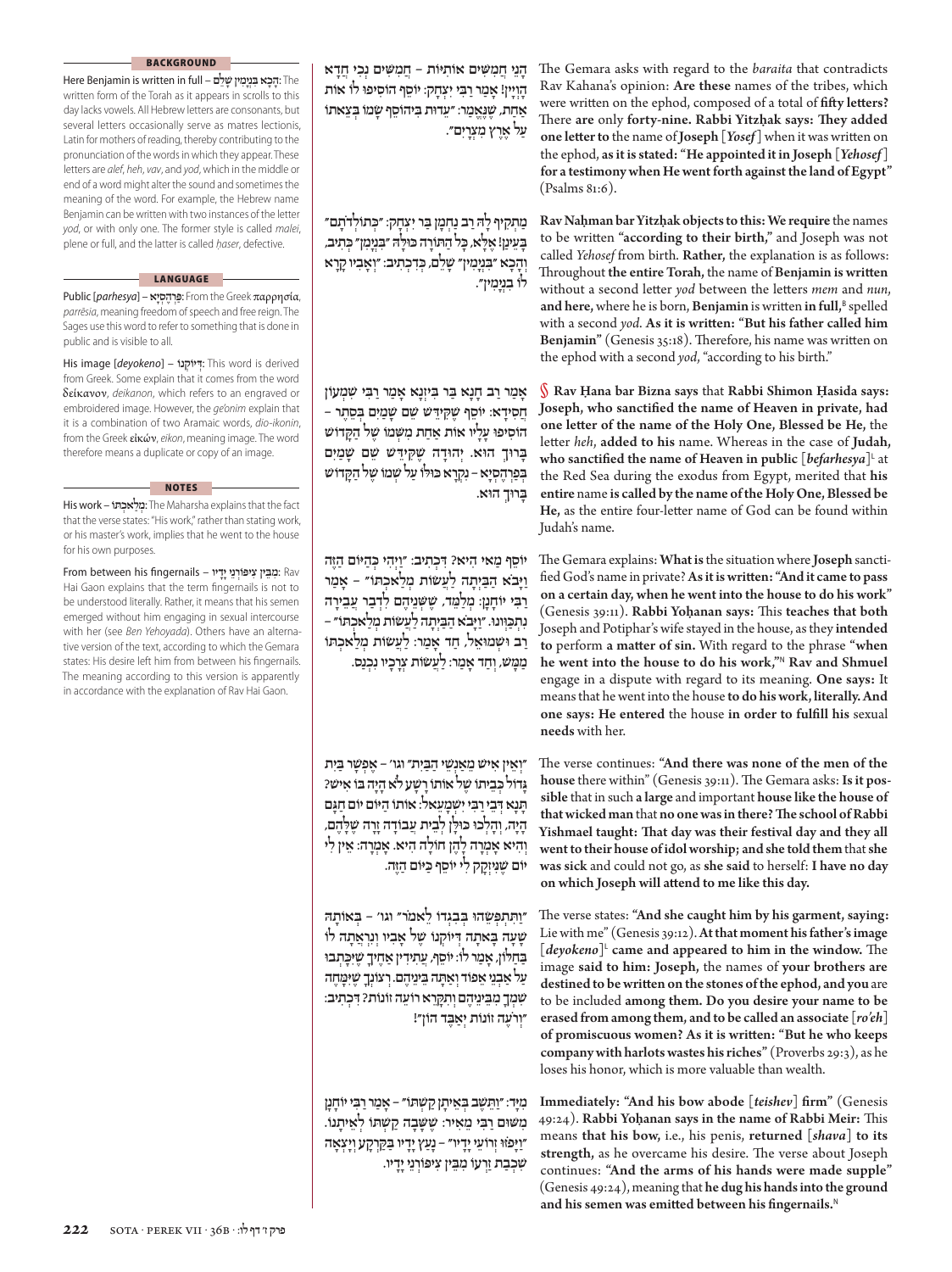**ִ״מ ֵידיֲא ִבירַיֲעקֹב״ – ִמיָּגַרם לוֹ ֶׁשֵיָּחֵקק ַעל ּלאֲא ִבירַיֲעקֹב, ִ״מָּׁשם רֶֹעה ַא ְבֵני ֵאפוֹד? ֶאָ ֶאֶבן ִי ְׂשָרֵאל״ – ִמָּׁשם ָזָכה ְוַנֲע ָׂשה ֶרוֹעה, ּכ ּצֹאן ֶׁשֶּנֱאַמר: ֵ ״רוֹעה ִי ְׂשָרֵאל ַהֲאִז ָינה נֵֹהג ַ ֵ יוֹסף״.**

**ַּתְנָיא: ָהָיהָר ּאוי ֵ יוֹסף ָלֵצאת ִמ ֶּמּנּו ׁ ְשֵנים ּכֶדֶרְך ֶׁשָיּ ְצ ּאו ִמַיֲּעקֹב ָא ִביו, ָע ָׂשר ׁ ְשָב ִטים ְ ּלא ּלה ּתֹ ְלדוֹת ַיֲעקֹב ֵ יוֹסף״, ֶאָ ֶׁשֶּנֱאַמר: ֵ״אֶ ֶׁשָיָּצא ׁ ִשְכַבתַזְרעוֹ ִמֵּבין ִצ ּיפ ְוֹרֵניָיָדיו; ְוַאף ַעל ִּפי ֵכןָי ְצ ּאו ִמ ִּבְנָי ִמין ָא ִחיו, ְו ּכוָּלן ִנְקְר ּאו ַעל ׁ ְשמוֹ, ֶׁשֶּנֱאַמר: ּ״וְבֵני ִבְנָי ִמן ֶּבַלעָוֶבֶכר ְוַאׁ ְשֵּבל״ וגו'.**

**ּנ ְבַלע ֵּבין ָה ּאו ּמוֹת; ָ״וֶבֶכר״ – ֶּ״בַלע״ – ֶׁשִ ְּבכוֹר ְל ִא ּמוֹ ָהָיה; ְ״וַאׁ ְשֵּבל״ – ֶׁשְּׁשָבאוֹ ֵאל; ֵּ״גָרא״ – ֶׁשָּגר ְּבַא ְכַסְניוּת;**

**ְ״וַנֲעָמן״ – ֶׁשָּנִעים ְּב ֵ יוֹתר, ֵ״א ִחיָורֹ ׁאש״ – ֲא ִחי ּהואְורֹ ׁ ִאשי ּהוא. ֻ״מִּפיםְוֻחִּפים״ – ּהוא לֹאָרָאה ְּב ּחוָּפ ִתיַוֲאִני לֹאָרִא ִיתי ְּב ּחוָּפתוֹ. ּיכא ָ״וָאְרְ ּד״ – ֶׁשָיַּרד ְלֵבין ּאו ּמוֹת ָה ָעוֹלם; ִא ָ ְ ּדָא ְמִרי: ָ״וָאְרְ ּד״ – ֶׁשָּפָניו ּד ִוֹמין ְלֶוֶורד.**

**ָאַמרַרִּבי ִחָיּיא ַּבר ַאָּבא ָאַמרַרִּבי ָ יוֹחָנן, ְּבָׁשָעה ֶׁשָאַמר לוֹ ַּפְרעֹה ְל ֵ יוֹסף: ּ״וִבְלָעֶד ָיך לֹאָיִרים ִא ׁיש ֶאתָידוֹ״וגו', ָא ְמ ּרו ִא ְיצַטְגִנֵיני ּכֶסף ַפְרעֹה: ֶעֶבד ֶׁשְּלָקחוֹ ַרּבוֹ ְּבֶע ְׂשִרים ֶ ַּת ְמׁ ִש ֵיל ּהו ָעֵל ּ ינו? ָאַמר ָלֶהן: ִּגּנּוֵני ַמְל ּכות ֲאִני ֶרוֹאה ּבוֹ.**

**ּכן, ְיֵהא ֵ יוֹדע ְּבׁ ִשְב ִעים ָל ׁשוֹן! ָא ְמ ּרו לוֹ: ִאם ֵ ָּבאַּג ְבִר ֵיאל ְוִל ְּימדוֹ ׁ ִשְב ִעים ָל ׁשוֹן. ָלאֲהָוה ָקָגַמר, ִהוֹסיף לוֹ אוֹת ַאַחת ִמְּׁשמוֹ ֶׁשל ַהָּק ׁדוֹש ָּב ּרו ְך ּהוא ְוָלַמד, ֶׁשֶּנֱאַמר: ֵ״ע ּדות ִּב ֵ יהוֹסף ָׂשמוֹ ְּבֵצאתוֹ ַעל ֶאֶרץ ִמ ְצָרִים, ְׂשַפת ּכל ִל ָּׁ ישָנא לֹא ָיַד ְע ִּתי ֶאׁ ְשָמע״. ּו ְלָמָחר, ָ ְ ּד ִא ׁ ְ ישָּתֵעי ַּפְרעֹה ַּבֲהֵד ּיה ַאֲהַדרֵל ּיה.**

**ִא ׁ ְ יש ָּתֵעי ִא ּ יהו ִּב ְל ׁשוֹן ַה ּקֶֹד ׁש, ָלא ֲהָוה ָקאָיַדע ַמאיֲהָוה ָאַמר. ֲאַמרֵל ּיה: ַאְגָמִרי! ַאְג ְמֵר ּיה ְוָלא ָּגַמר. ֲאַמר ֵל ּיה: ִא ׁ ְ ישַּתַּבע ִלי ְ ּדָלא ְמַגֵּלית. ִא ׁ ְ ישַּתַּבע לוֹ.**

"By the hands of the Mighty One of Jacob" (Genesis 49:24): **Who caused his** name **to be etched onto the stones of the ephod?** It was **only the might of Jacob. "From there, from the Shepherd, the Stone of Israel"** (Genesis 49:24) means: **From there,** because of Joseph's ability to withstand this trial, **he merited to become a shepherd [***ro'eh***]** of the Jewish people, **as it is stated: "Listen, O Shepherd of Israel, who leads like the flock of Joseph"** (Psalms 80:2).

**It is taught** in a *baraita*: **Joseph was deserving of having twelve tribes descend from him,** the same **as** twelve tribes **descended**  from his father Jacob, as it is stated: "These are the generations of Jacob, Joseph" (Genesis 37:2). This implies that everything that happened to Jacob was destined to happen to Joseph. **However,** he did not merit this because **his semen was emitt ed from between his fingernails. And even so, the offspring** that were meant to descend from him **descended from his brother Benjamin,** who had ten sons. **And they were all named aft er** Joseph, **as it is stated: "And the sons of Benjamin: Bela, and Becher, and Ashbel,** Gera, and Naaman, Ehi, and Rosh, Muppim, and Huppim, and Ard" (Genesis 46:21).

The Gemara explains how each name relates to Joseph: Bela was named after Joseph, who was swallowed [*nivla*] among **the nations. And Becher** received that name because Joseph **was the fi rstborn [***bekhor***] of his mother,** Rachel. **And Ashbel**  received his name **because God sent** Joseph **into captivity**  [shevao El] in Egypt. Gera was named after Joseph, who **dwelled [***gar***] in a foreign land [***akhsaneyut***].**<sup>L</sup>

**And Naaman** was called that **because** Joseph **was extremely pleasing [***na'im***]. Ehi and Rosh** received these names, as Benjamin said: Joseph **is my brother [***aĥi***] and my leader [***roshi***].**  Benjamin named his sons **Muppim**<sup>N</sup> and Huppim, as Benjamin said: Joseph **did not see my wedding canopy [***ĥuppa***] and I**  did not see his wedding canopy. And Ard was named after Joseph, **who descended [***yarad***] to** the lands of **the nations of the world. Some say** that the name **Ard** means **that** Joseph's **face was similar** in its beauty **to a rose [***vered***].**

**Rabbi Ĥiyya bar Abba says** that **Rabbi Yoĥanan says: When Pharaoh said to Joseph: "And without you no man shall lift up his hand** or his foot in all the land of Egypt" (Genesis 41:44), Pharaoh's astrologers said: You will appoint a slave **whose master bought him for twenty silver** coins **to rule over us? He said to them: I perceive royal characteristics**   $\int$ *ginnunei malkhut*<sup> $\vert$ </sup> **in him** and see that he was not initially a slave.

**Th ey said to him: If** that is **so** and he is a child of royalty, **he**  should know the seventy languages<sup>N</sup> that all kings' children learn. The angel Gabriel then came and taught him the seventy **languages,** but **he could not learn** all of them. Gabriel then added one letter, the letter *heh*, to Joseph's name from the **name of the Holy One, Blessed be He, and** then **he** was able to **learn** the languages, **as it is stated: "He appointed it in Joseph [***Yehosef***] for a testimony, when he went forth against the land of Egypt, the speech of one that I did not know I**  heard" (Psalms 81:6). And the next day, when he appeared before Pharaoh, in **every language that Pharaoh spoke with him, he answered him.**

Joseph then **spoke in the sacred tongue,** Hebrew, and Pharaoh **did not know what he was saying.** Pharaoh **said to him: Teach me** that language. **He taught him, but he** could **not learn** it. Pharaoh **said to him: Take an oath for my** benefit**that you will not reveal** that I do not know this language. **He took an oath for his** benefit.

#### **LANGUAGE**

 Foreign land [*akhsaneyut*] – **ניוּתְסַכְ אַ**: This word is used here in an unusual fashion, as a derivative of the Greek ξένια, *xenia*, which refers to an alien, or foreigner or guest status.

**ִּ**:**גּנּוֵני ַמְל ּכות** – [*malkhut ginnunei* [characteristics Royal According to Rashi, this word is similar to the word color [*gavan*] and it is borrowed here to refer to a behavior or a mannerism of royalty. In *Arukh* the text reads *ginisi*, which is apparently derived from the Greek γένεσις, *genesis*, meaning origin or source. In this Gemara it means that Pharaoh saw signs that Joseph came from royal lineage.

### **NOTES**

 Muppim – **פיםִּמֻ**: The meaning of this name is not explained here. Rashi quotes the *Midrash Tanĥuma*, which explains that Joseph studied from the mouth [*mippeh*] of Jacob the same way Jacob himself studied from his teachers. A similar interpretation is found in *Bereshit Rabba,* where it is also explained that the name Muppim is derived from the word beauty [*yofi*]. The explanation of *Targum Yonatan* is that Joseph was sold to Muf, another name for Egypt.

 Seventy languages – **שוֹןׁ לָ עיםִ בְשִ ׁ** : It appears from here that Hebrew is not counted as one of the seventy languages, and that the Jewish people are accordingly not counted as one of the seventy nations (*Tosefot HaRash*; *Tosefot HaRosh*).